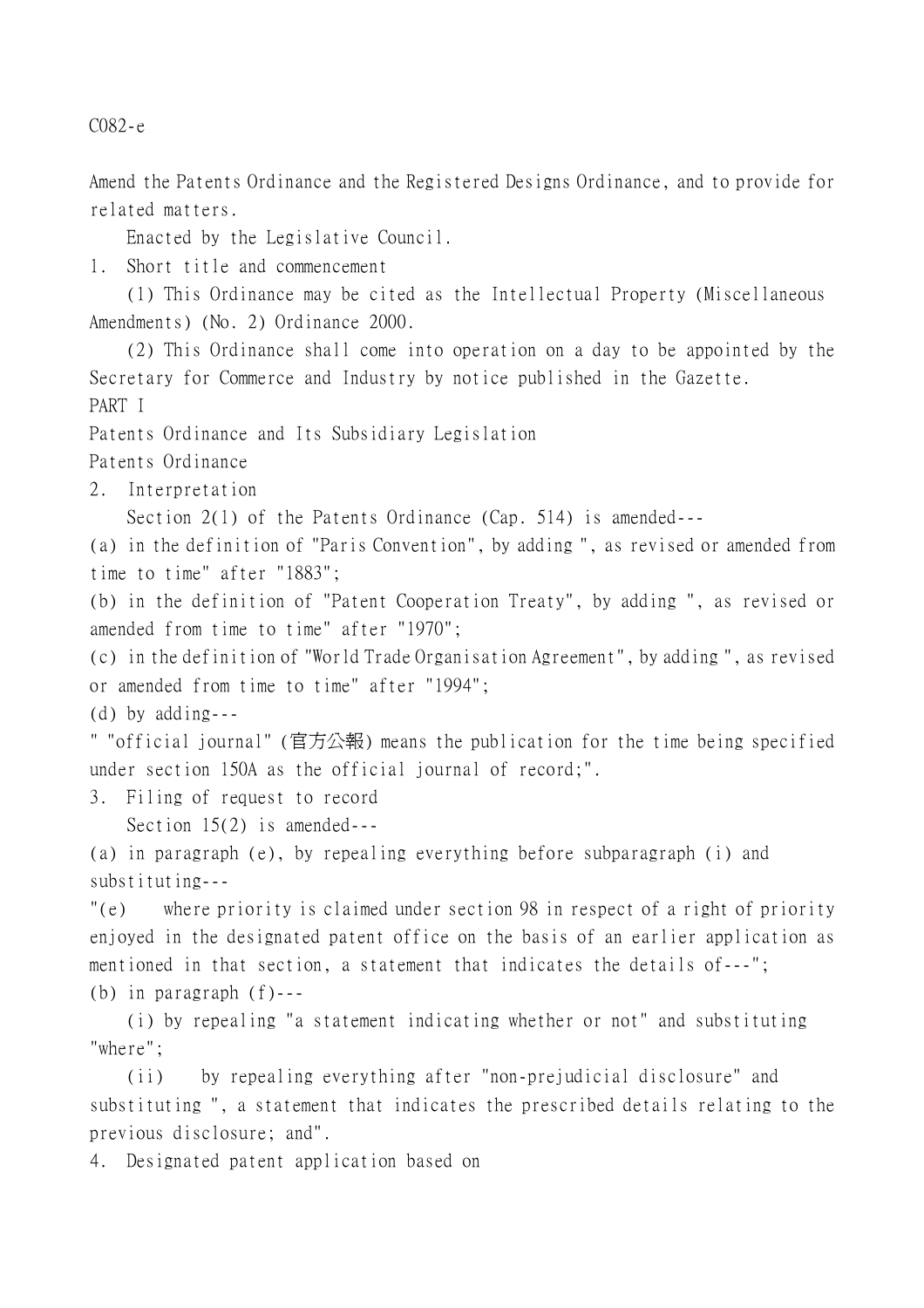international application

Section 16(c) is repealed.

- 5. Date of filing of request to record Section  $17(1)(c)(ii)$  is amended---
- (a) by adding "(if any)" after "number";
- (b) by adding "(if any)" after "date".
- 6. Compulsory licenses for standard patents
	- Section  $64(7)(b)$  is amended by repealing "the licence on".
- 7. Priority right

Section 110 is amended by adding---

"(3A) A right of priority arising as a result of the filing in or for any Paris Convention country or WTO member country, territory or area of an application for a patent or other protection in respect of an invention, or an application for a short-term patent under this Part, may be assigned or otherwise transmitted, either with the application or independently; and the reference in subsection (1) to the person's "successors in title" shall be construed accordingly.".

8. Short-term patent application based on

international application

Section 125 is amended---

(a) in subsection (3)(d) and (e), by repealing "Chinese Patent Office" and substituting "State Intellectual Property Office";

(b) in subsection (6), by repealing everything after "section," and substituting " "State Intellectual Property Office" (國家知識產權局) means the State Intellectual Property Office established under the laws of the People's Republic of China the functions of which include the granting of patents for inventions.".

9. Registrar may specify forms to be used

Section 150 is amended by adding---

"(3) A notice published under subsection (1) shall not be regarded as subsidiary legislation for the purpose of section 34 of the Interpretation and General Clauses Ordinance (Cap. 1).".

10. Section added

The following is added---

"150A. Power to specify official journal, etc.

(1) The Registrar may from time to time, by notice published in the Gazette, specify a publication to be the official journal of record for the purposes of this Ordinance, with effect as of the date specified in the notice.

(2) Where a publication is specified under subsection (1), every notice, request, document or other matter required by this Ordinance or the rules to be published in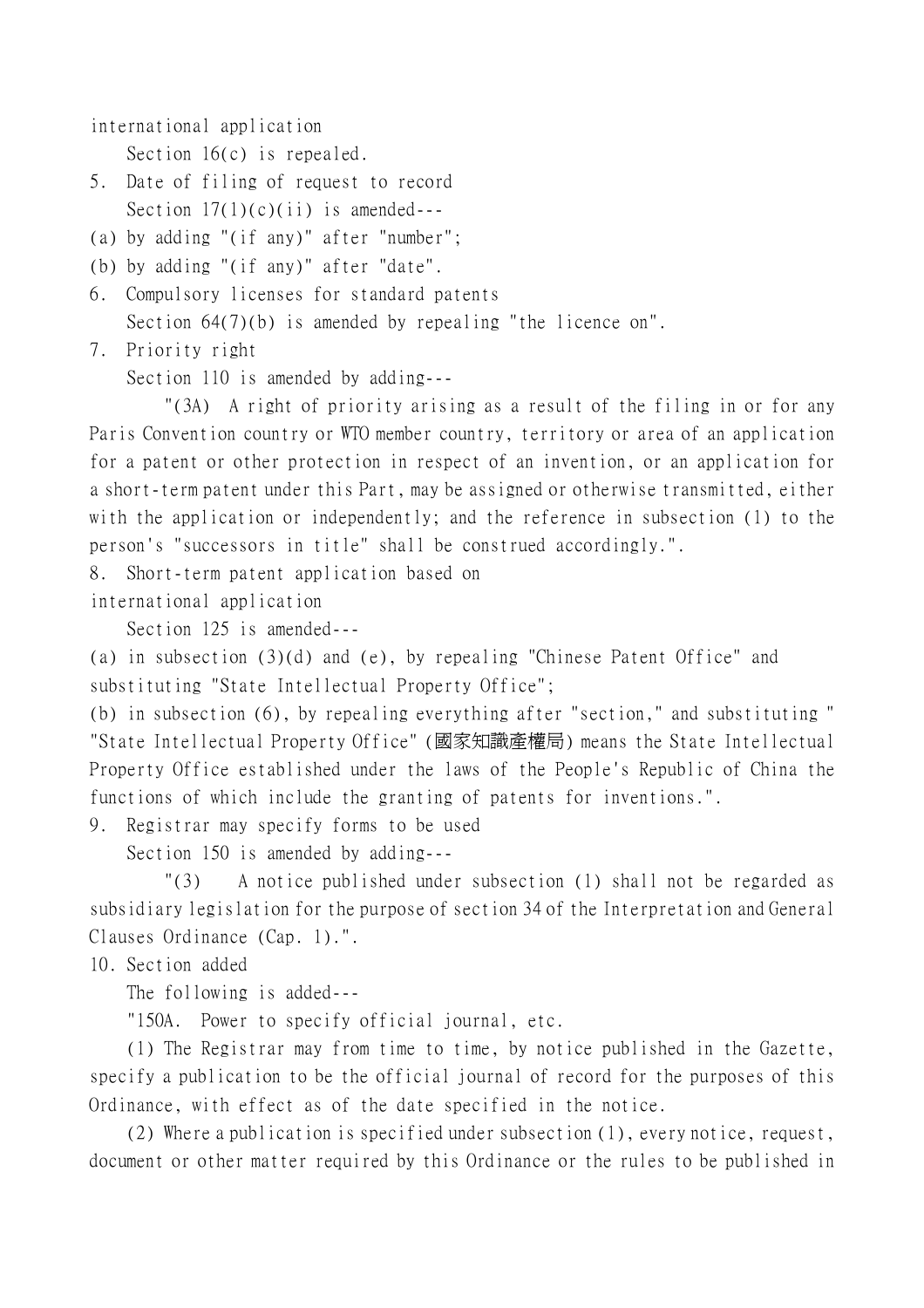the official journal shall, from the effective date specified in the notice, be published in the publication so specified, and any reference in this Ordinance or the rules to the official journal shall be construed accordingly.

(3) The Registrar may publish or cause to be published a journal in which there may be published such documents and information relating to a patent or an application for a patent as the Registrar thinks fit.

(4) For the avoidance of doubt, the Registrar may specify the Gazette or the journal referred to in subsection (3) to be the official journal of record.

(5) A publication specified under subsection (1) and the journal referred to in subsection (3) need not be in a documentary form.

(6) A notice published under subsection (1) shall not be regarded as subsidiary legislation for the purpose of section 34 of the Interpretation and General Clauses Ordinance (Cap. 1).".

11. Amendment of Schedule 1

Section 153 is amended---

(a) in paragraph  $(b)(ii)$ , by repealing the full stop and substituting

"; and";

(b) by adding---

"(c) otherwise amend Schedule 1.".

12. "official journal" substituted for "Gazette"

Sections 20(1)(c), 27(3)(c), 29(3), 30(2), 34(2), 35(2), 39(1)(a), 40(3), 41(3), 43(3)(b), 44(3) and (6), 46(5), 48(3), 64(4), 66(2)(a), 118(2)(c), 126(1)(a), 148(1) and 150(1) are amended by repealing "Gazette" and substituting "official journal". Patents (Designation of Patent Offices) Notice

13. Interpretation

Section 2 of the Patents (Designation of Patent Offices) Notice (Cap. 514 sub. leg.) is amended---

(a) by repealing the definition of "Chinese Patent Office";

(b) by adding---

" "State Intellectual Property Office" (國家知識產權局) means the State Intellectual Property Office established under the laws of the People's Republic of China the functions of which include the granting of patents for inventions;".

14. Designation of patent offices

Section 3 is amended by repealing "Chinese Patent Office" and substituting "State Intellectual Property Office".

Patents (General) Rules

15. Interpretation

Section 2(1) of the Patents (General) Rules (Cap. 514 sub. leg.) is amended-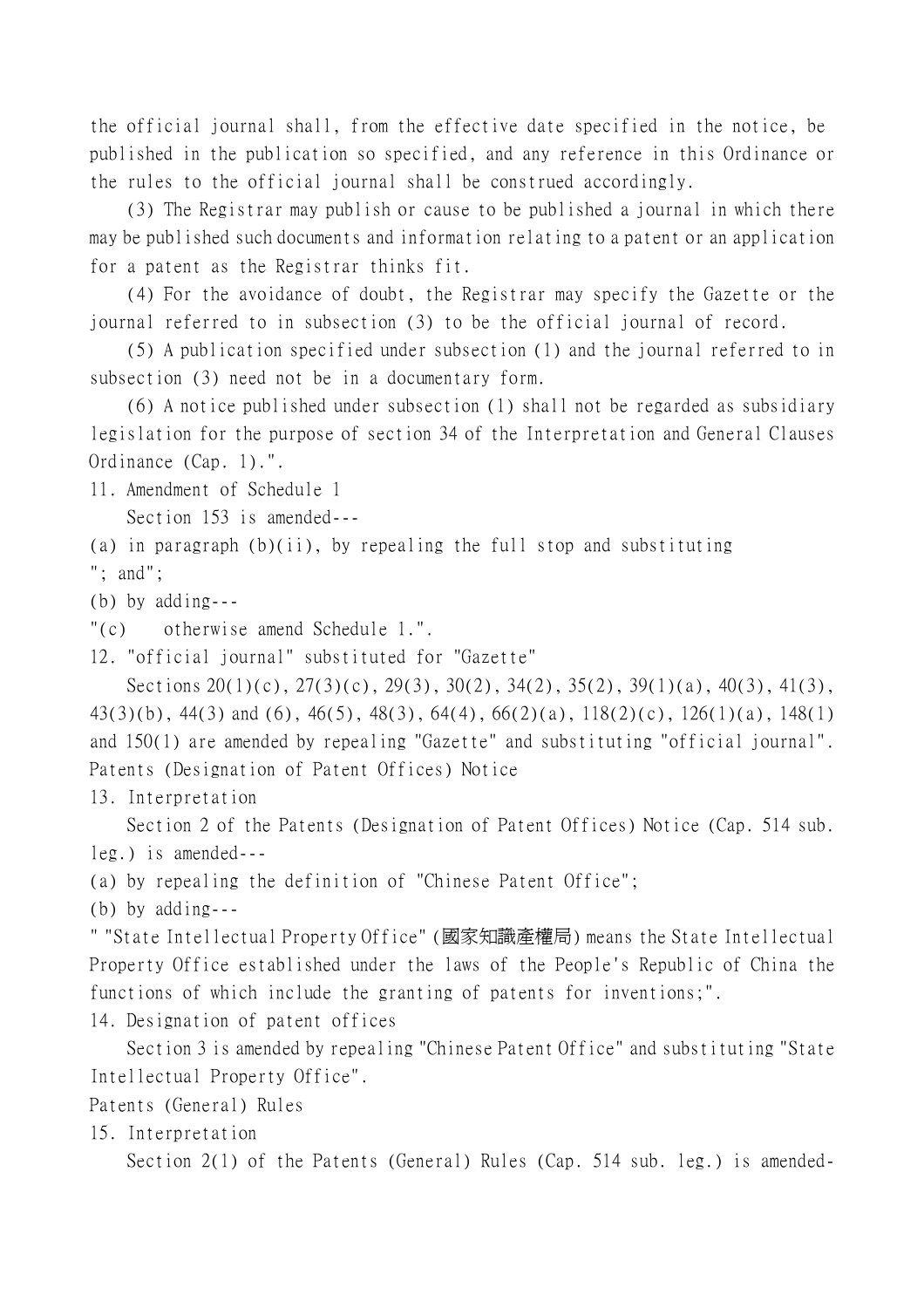--

(a) by repealing the definition of "Chinese Patent Office";

(b) by adding---

" "State Intellectual Property Office" (國家知識產權局) means the State Intellectual Property Office established under the laws of the People's Republic of China the functions of which include the granting of patents for inventions;".

16. "State Intellectual Property Office" substituted

for "Chinese Patent Office"

Sections  $8(2)(d)(v)$ ,  $15(1)(c)$  and  $(2)(a)$ ,  $36(a)$ ,  $54(a)$  and  $78(1)$  are amended by repealing "Chinese Patent Office" wherever it appears and substituting "State Intellectual Property Office".

17. "official journal" substituted for "Gazette"

Sections 31(5), 34(4), 40(1), 48(3), 88(1)(c)(iii) and 93(2) and paragraph 2(4)(c) of Schedule 1 are amended by repealing "Gazette" and substituting "official journal". PART II

Registered Designs Ordinance and Its Subsidiary Legislation

Registered Designs Ordinance

18. Interpretation

Section 2(1) of the Registered Designs Ordinance (Cap. 522) is amended by adding---

" "official journal" (官方公報) means the publication for the time being specified under section 84A as the official journal of record;".

19. Priority right

Section 15(1) is amended---

- (a) by repealing "or his successor in title";
- (b) by adding ", or his successor in title," after "member".
- 20. Hours of business and business days Section 71 is amended---

(a) in subsection (1), by adding "and the days that are business days for that purpose" after "Ordinance";

- (b) in subsection (2), by repealing "following" where it twice appears.
- 21. Registrar may specify forms to be used

Section 84 is amended by adding---

"(3) A notice published under subsection (1) shall not be regarded as subsidiary legislation for the purpose of section 34 of the Interpretation and General Clauses Ordinance (Cap. 1).".

22. Section added

The following is added before Part VIII---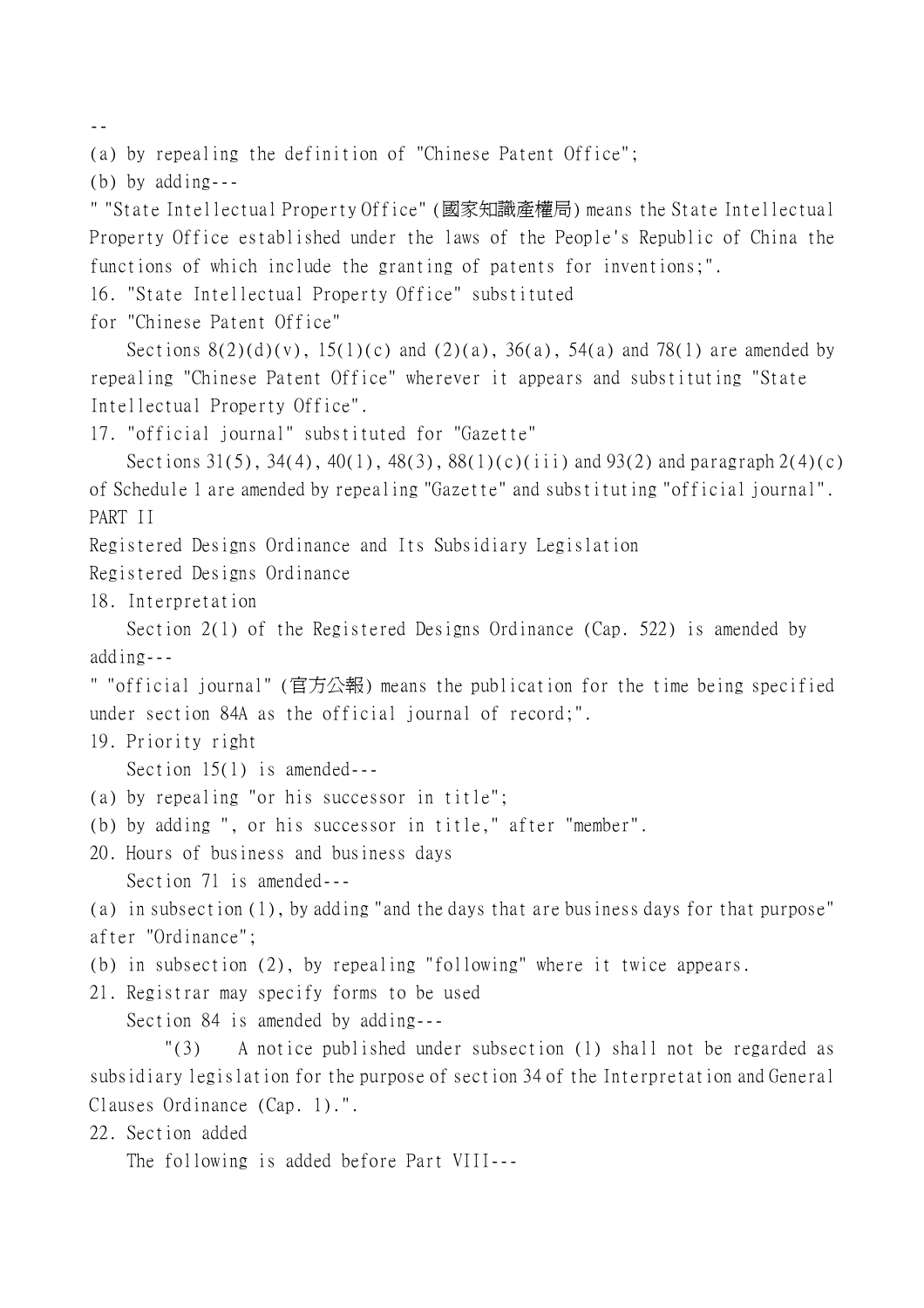"84A. Power to specify official journal, etc.

(1) The Registrar may from time to time, by notice published in the Gazette, specify a publication to be the official journal of record for the purposes of this Ordinance, with effect as of the date specified in the notice.

(2) Where a publication is specified under subsection (1), every notice, request, document or other matter required by this Ordinance or the rules to be published in the official journal shall, from the effective date specified in the notice, be published in the publication so specified, and any reference in this Ordinance or the rules to the official journal shall be construed accordingly.

(3) The Registrar may publish or cause to be published a journal in which there may be published such documents and information relating to a registered design or an application for registration as the Registrar thinks fit.

(4) For the avoidance of doubt, the Registrar may specify the Gazette or the journal referred to in subsection (3) to be the official journal of record.

(5) A publication specified under subsection (1) and the journal referred to in subsection (3) need not be in a documentary form.

(6) A notice published under subsection (1) shall not be regarded as subsidiary legislation for the purpose of section 34 of the Interpretation and General Clauses Ordinance (Cap. 1).".

23. "official journal" substituted for "Gazette"

Sections 25(d), 71(1) and 84(1) are amended by repealing "Gazette" and substituting "official journal".

Registered Designs Rules

24. "official journal" substituted for "Gazette"

(1) Sections 2(2)(a), 27(1), 30, 31(2), 32(5), 37(2)(b), 38(1), 46(2), 51(2) and (3), 56, 60(3) and 62(3) and (4) of the Registered Designs Rules (Cap. 522 sub. leg.) are amended by repealing "Gazette" and substituting "official journal".

(2) Fee No. 9 of the Schedule is amended, in column 2, by repealing "advertisement in the Gazette" and substituting "advertisement in the official journal". PART III

Repeal of Obsolete Rules

25. Repeal

The Registration of Patents Rules (Cap. 42 sub. leg.) and the Registration of Patents (Fees) Rules (Cap. 42 sub. leg.) are repealed.

Explanatory Memorandum

This Bill makes miscellaneous amendments to the Patents Ordinance (Cap. 514) and the Registered Designs Ordinance (Cap. 522), and repeals 2 obsolete Rules.

2. The amendments---